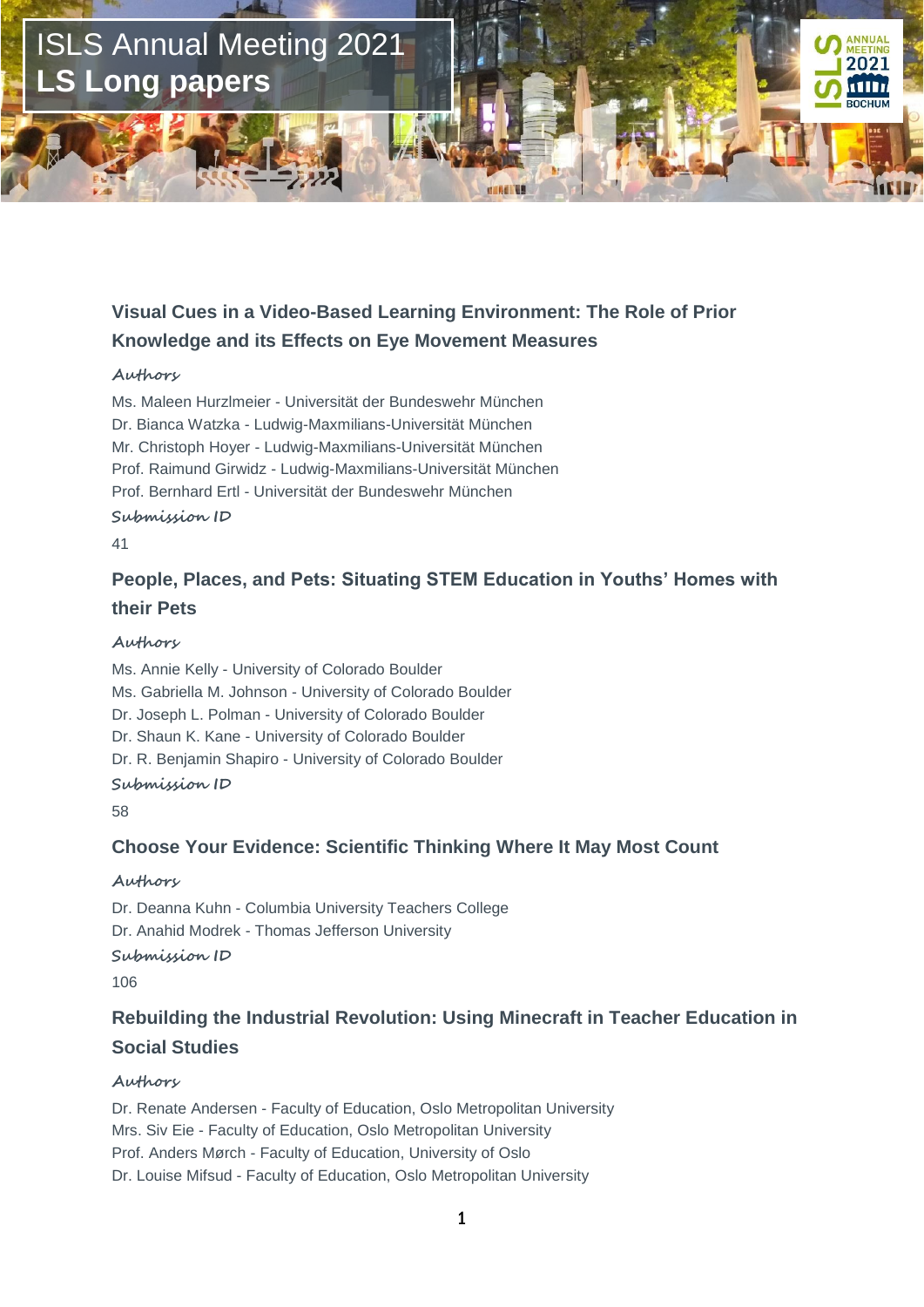Mr. Mikkel Bertram Rustad - Faculty of Education, Oslo Metropolitan University **Submission ID** 113

### **The Role of Bridging Practices in Expansive Learning Processes**

### **Authors**

Dr. Susannah Davis - University of New Mexico **Submission ID** 129

## **Teachers' Aesthetic Judgments of Classroom Events**

### **Authors**

Dr. Jennifer Richards - Northwestern University Prof. Bruce Sherin - Northwestern University Ms. Mari Altshuler - Northwestern University

**Submission ID**

130

# **Computational Thinking Unplugged for Science: Unplugged CT Professional Development for Inservice Science Teachers**

### **Authors**

Mr. Vance Kite - North Carolina State University Dr. Soonhye Park - North Carolina State University **Submission ID** 142

## **Turn-usurping in dialogic collaborative problem solving**

**Authors** Ms. Liru HU - The University of Hong Kong **Submission ID** 148

# **Intersections of the Political and the Scientific: Examining Ideological Practice in Science Class**

**Authors** Dr. Lynne Zummo - University of Utah **Submission ID** 150

# **Exploring the Solution Generation Process in the Problem-Solving Phase followed by Instruction: How Do Learners Perceive their Knowledge Gaps?**

**Authors**

Ms. Jinju Lee - Hanyang University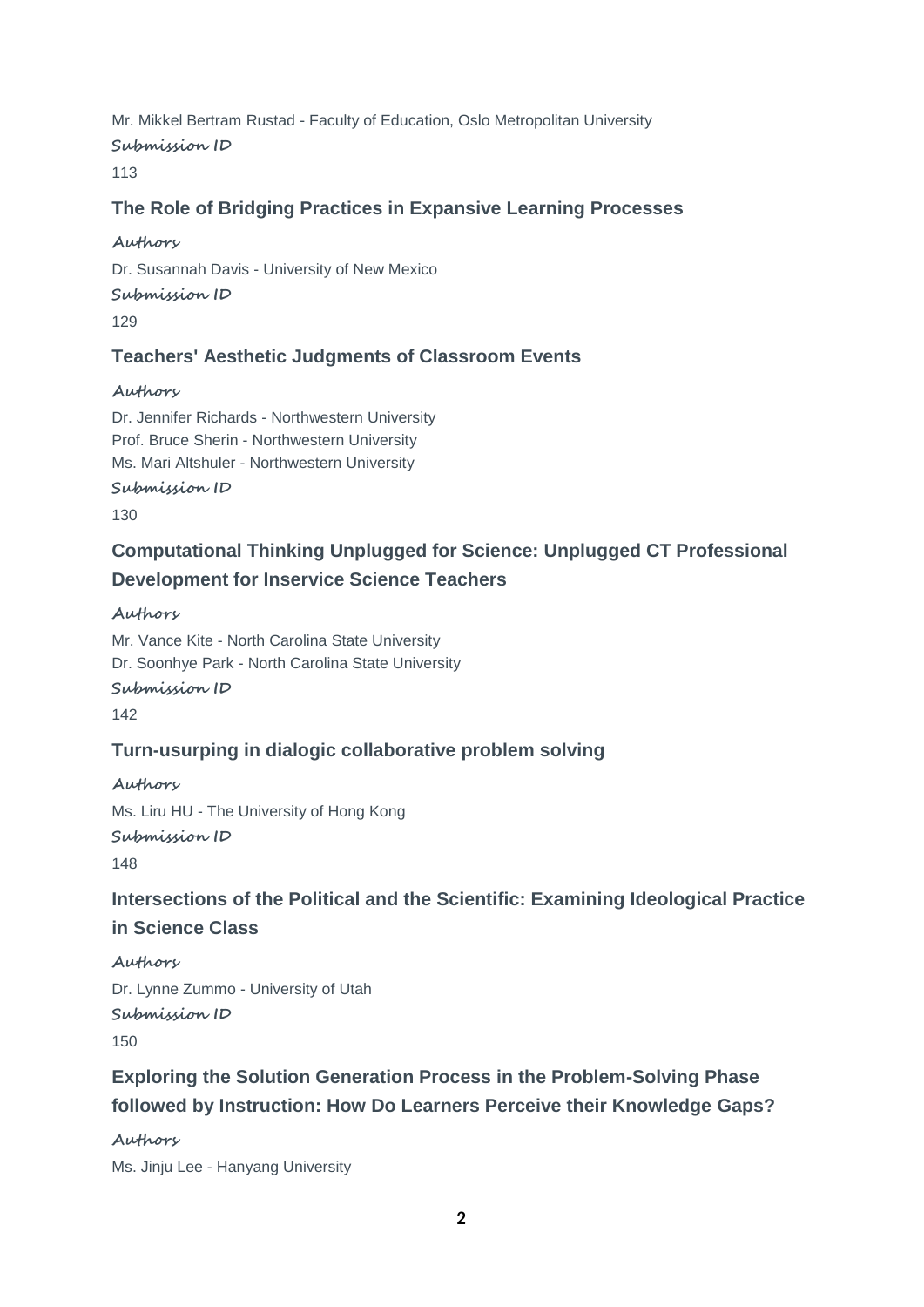Mr. Jongchan Park - Kwangwoon University Prof. Dongsik Kim - Hanyang University **Submission ID** 153

### **Design Knowledge and Learning Pathway of a Grassroots Innovator**

**Authors** Mr. Brandon Reynante - Stanford university **Submission ID** 207

# **Cross Sectional Study of Students' Molecular Explanations of Inheritance Patterns**

**Authors** Mrs. Moraima Castro-Faix - Rutgers University Prof. Ravit Duncan - Rutgers University

**Submission ID**

219

# **"Their Evidence is No Good": How Middle School English Learners and Students With Low Language Scores Successfully Engaged in Scientific Argument Critique**

### **Authors**

Dr. Michael Nussbaum - University of Nevada, Las Vegas Mr. Michael Van Winkle - University of Nevada, Las Vegas Ms. Alicia Herrera - University of Nevada, Las Vegas Dr. LeAnn Putney - University of Nevada, Las Vegas Dr. Margarita Huerta - University of Nevada, Las Vegas Dr. Ian Dove - University of Nevada, Las Vegas Mr. Kris Carroll - Clark County School district

**Submission ID**

227

### **Undergraduate students reasoning about genetic mechanisms**

### **Authors**

Dr. Michal Haskel - Weizmann Institute of Science Prof. Ravit Duncan - Rutgers University **Submission ID**

256

# **Observing or Generating Solution Attempts in Problem Solving Prior to Instruction: Are the Preparatory Processes Comparable?**

**Authors**

Ms. Charleen Brand - Ruhr University Bochum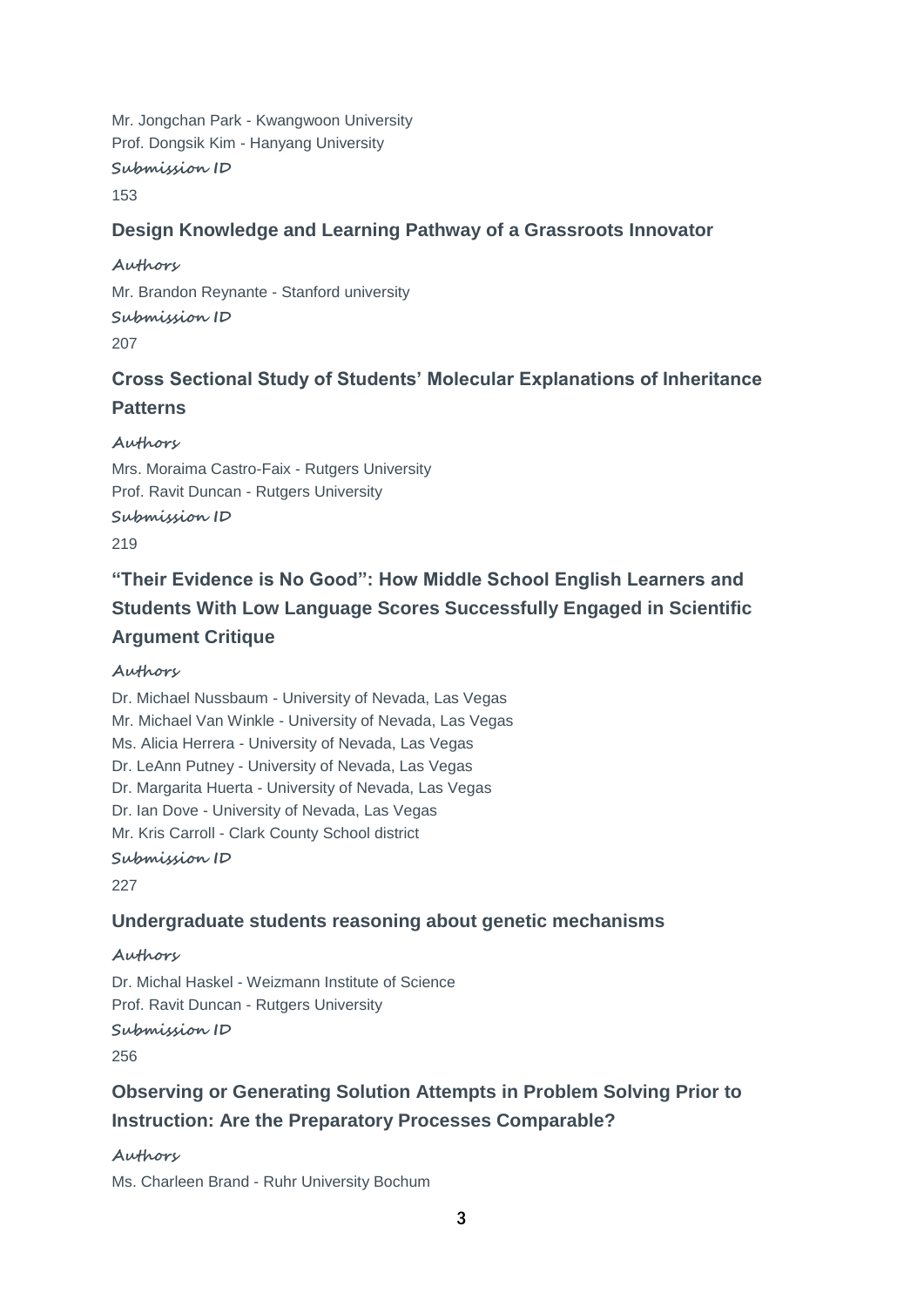Dr. Christian Hartmann - Technical University of Munich Prof. Katharina Loibl - University of Education Freiburg Prof. Nikol Rummel - Ruhr University Bochum

**Submission ID**

257

### **Effective Middle-School Collaborative Geometry Learning: A Dialogic Discursive Lens**

### **Authors**

Ms. Naama Ben-Dor - Technion, Israel Institute of Technology Dr. Einat Heyd-Metzuyanim - Technion, Israel Institute of Technology

### **Submission ID**

277

### **Designing for Compassion in Schools: A Humanizing Approach to Co-Design**

### **Authors**

Dr. Ashley Potvin - University of Colorado Boulder Dr. Leah Peña Teeters - University of Colorado Boulder Dr. William Penuel - University of Colorado Boulder

### **Submission ID**

279

# **Quantified Qualitative Analysis: Rubric Development and Inter-rater Reliability as Iterative Design**

### **Authors**

Dr. Kathryn McCarthy - Georgia State University Dr. Joseph Magliano - Georgia State University Mr. Jacob Snyder - Georgia State University Ms. Elizabeth Kenney - Georgia State University Ms. Natalie Newton - Arizona State University Ms. Cecile Perret - Arizona State University Ms. Melanie Knezevic - Georgia State University Dr. Laura Allen - University of New Hampshire Dr. Danielle McNamara - Arizona State University **Submission ID**

289

# **Objects to Debug with: How Young Children Resolve Errors with Tangible Coding Toys**

### **Authors**

Dr. Deborah Silvis - Utah State University Dr. Jody Clarke Midura - Utah State University Dr. Jessica Shumway - Utah State University

Dr. Victor Lee - Stanford university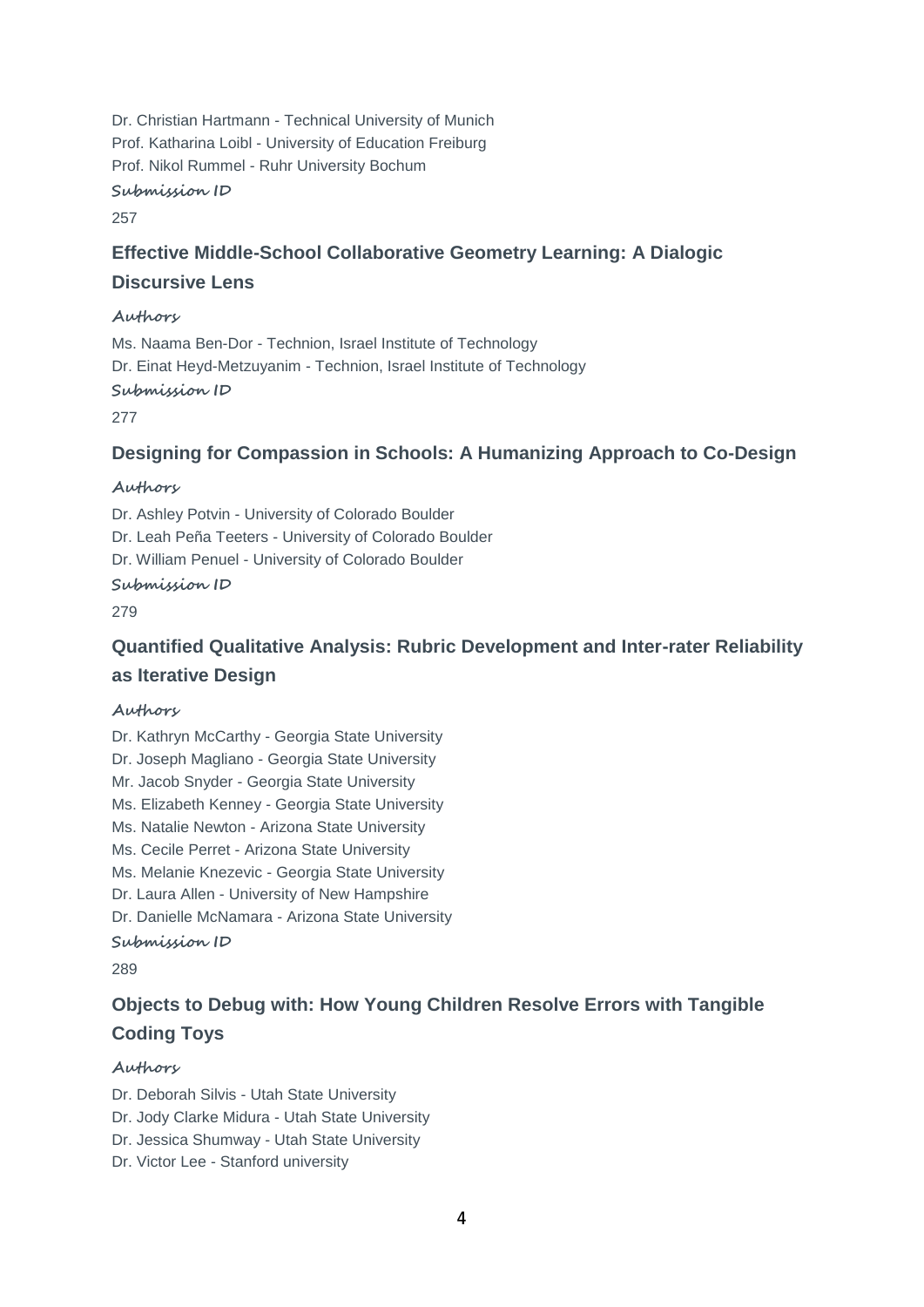**Submission ID**

292

# **Friends as Flowers: How Perspective-Taking and Empathy Transform Children's Relationships to Science and Nature**

### **Authors**

Ms. Tessaly Jen - Vanderbilt University Ms. Sarah Lee - Vanderbilt University Ms. Lana Cosic - Vanderbilt University Dr. Rachel Askew - Vanderbilt University Ms. Bethany Daniel - Vanderbilt University Dr. Noel Enyedy - Vanderbilt University

### **Submission ID**

310

# **On the impact of differing content progressions in genetics on modeling practices**

### **Authors**

Ms. Veronica Cavera - Rutgers University New Brunswick Prof. Ravit Duncan - Rutgers University

**Submission ID**

322

## **Computational Bodies: Grounding Computational Thinking Practices in Embodied Gesture**

### **Authors**

Ms. Janet Shufor Bih Epse Fofang - University of Maryland, College Park Dr. David Weintrop - University of Maryland, College Park Mr. Peter Moon - University of Maryland, College Park Dr. Caro Williams-Pierce - University of Maryland, College Park

### **Submission ID**

325

### **Fostering Students' Cue Utilization in a Productive Failure Setting**

### **Authors**

Dr. Valentina Nachtigall - Ruhr-Universität Bochum Ms. Lena Hempert - Ruhr-Universität Bochum Prof. Nikol Rummel - Ruhr University Bochum

**Submission ID**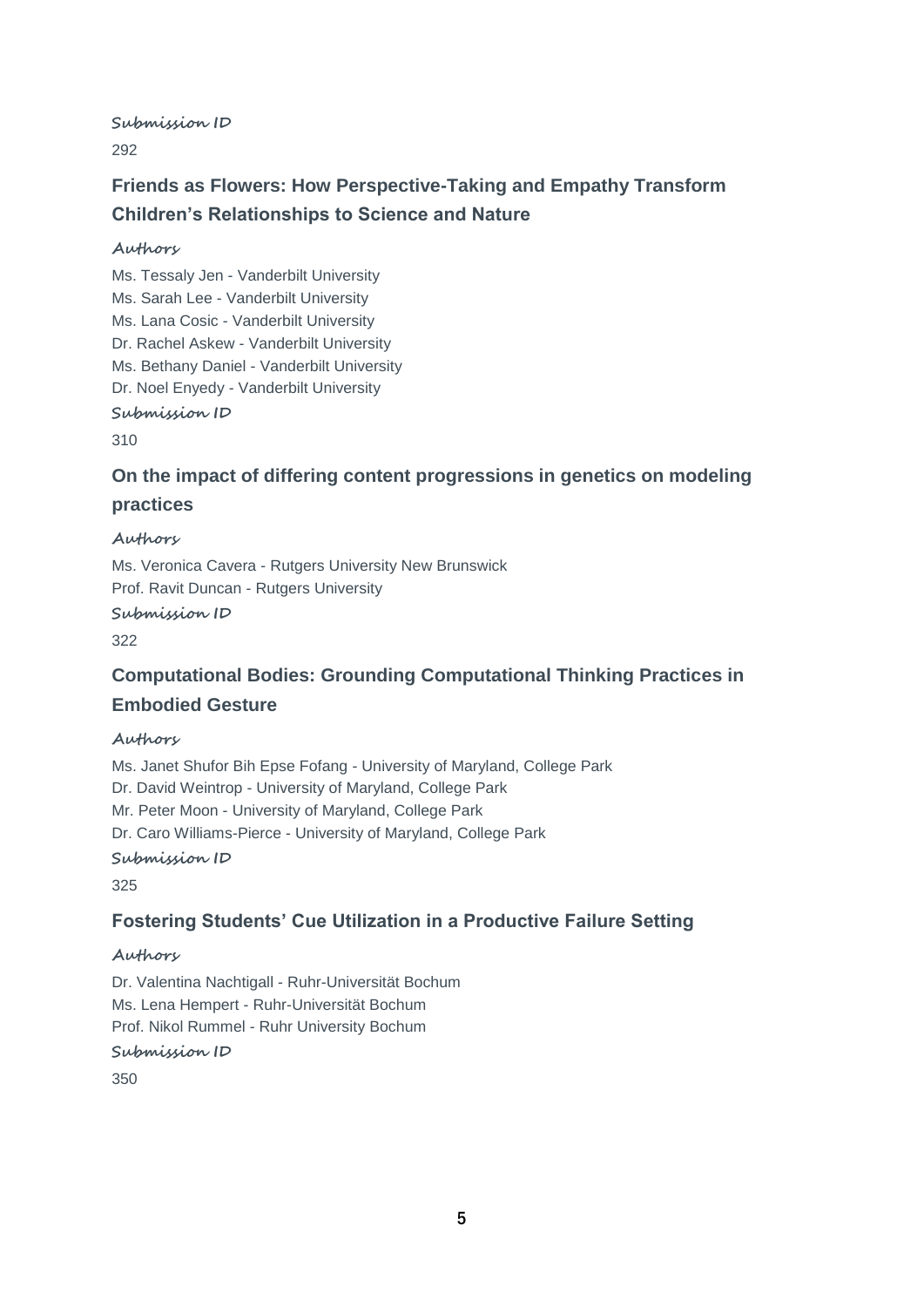# **Changes in the Media Landscape in the Wake of COVID-19 as a Catalyst for Data Literacy Development thru Life Routines**

### **Authors**

Dr. Iris Tabak - Ben-Gurion University of the Negev Dr. Ilana Dubovi - Tel Aviv University **Submission ID**

364

# **Capturing Learners' Interactions with Multimedia Science Content Over Time during Game-based Learning**

### **Authors**

Ms. Daryn Dever - University of Central Florida Mrs. Allison Banzon - University of Central Florida Ms. Nikki Anne Ballelos - University of Central Florida Dr. Roger Azevedo - University of Central Florida

### **Submission ID**

377

### **Students' Justifications for Epistemic Criteria for Good Scientific Models**

### **Authors**

Ms. Danielle Murphy - Rutgers University New Brunswick Prof. Ravit Duncan - Rutgers University Dr. Clark Chinn - Rutgers University New Brunswick Dr. Joshua Danish - Indiana University Dr. Cindy Hmelo-Silver - Indiana University Mr. Zachary Ryan - Indiana University Ms. Morgan Vickery - Indiana University Ms. Christina Stiso - Indiana University **Submission ID**

389

# **Are Community Relevant PBL Supports enough to Promote Epistemic Agency? Exploring Variation in Epistemic Pedagogical Practices in Science Classrooms**

### **Authors**

Ms. Noora Noushad - University of Pennsylvania Ms. Jooeun Shim - University of Pennsylvania Dr. Susan Yoon - University of Pennsylvania Dr. Amanda Cottone - University of Pennsylvania **Submission ID**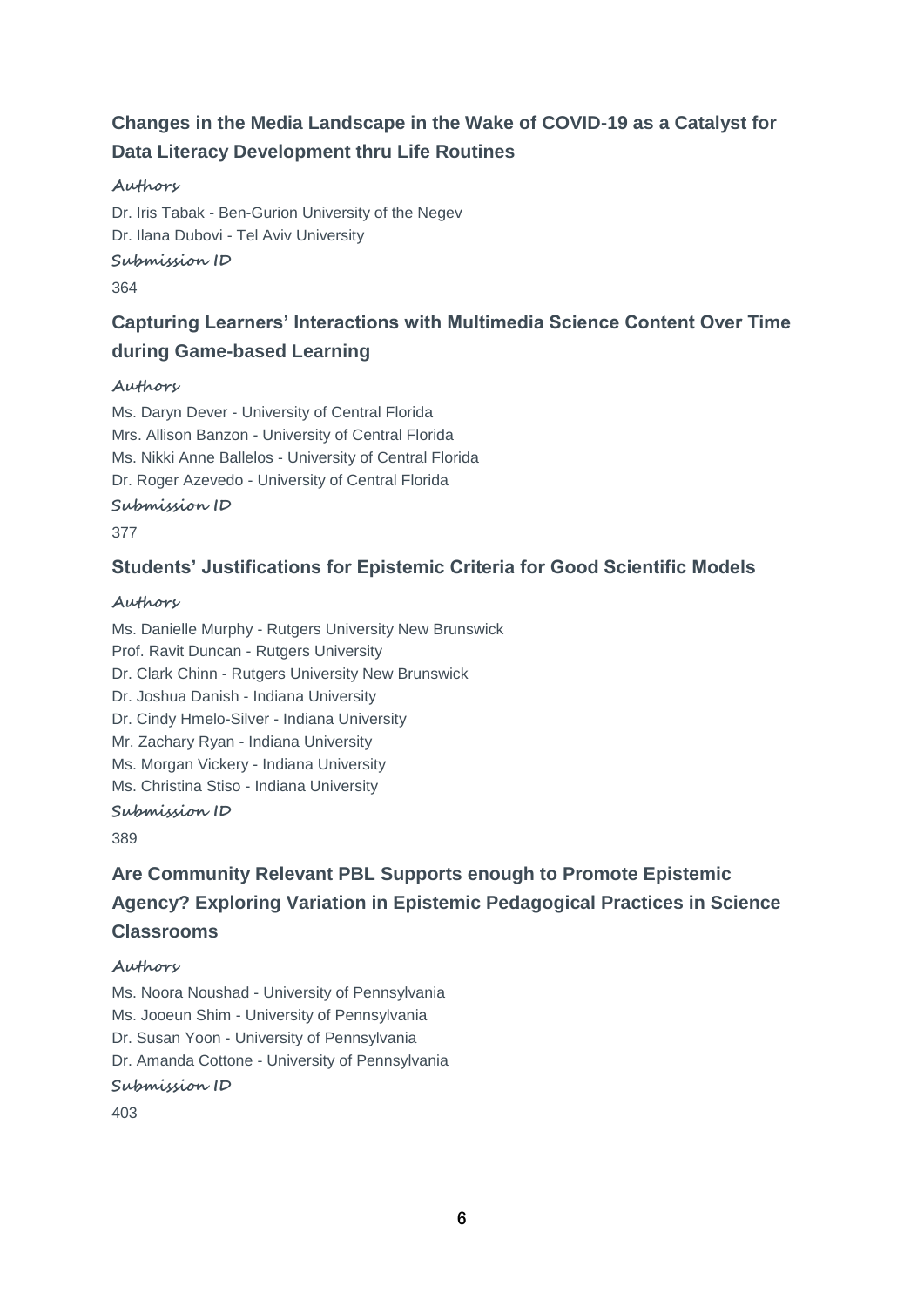# **Spreading GIS-Infused Instruction: A Cross-Case Comparison of Two Instructional Approaches**

### **Authors**

Dr. Katie James - Northwestern University Dr. Steven McGee - The Learning Partnership Dr. David Uttal - Northwestern University Dr. Robert Kolvoord - James Madison University **Submission ID** 435

# **Children and Parents Using Coordinated Multimodal Meaning Making During a Robot Coding Activity**

### **Authors**

Mr. Brian M. Andrus - Northwestern University Ms. Naomi Polinsky - Northwestern University Ms. Stephanie McCarty - Northwestern University Ms. Anjelique Bomar - Northwestern University Ms. Paige Smyth - Northwestern University Dr. David Uttal - Northwestern University Prof. Michael Horn - Northwestern University

### **Submission ID**

451

## **Bridging the Divide: Exploring Affordances for Interdisciplinary Learning**

### **Authors**

Ms. Madison Knowe - Vanderbilt University Dr. Melissa Gresafli - Vanderbilt University

# **Submission ID**

456

## **Teacher Learning of Novel Computer Science Concepts and Practices: A Collaborative and Expansive Approach**

### **Authors**

Mrs. Courtney Stephens - Utah State Univesity Dr. Victor Lee - Stanford university Dr. Jody Clarke Midura - Utah State University Dr. Mimi Recker - Utah State Univesity

### **Submission ID**

461

### **The Tragedy of Lost Ideas: Examining Epistemic Injustice in Pair Programming**

### **Authors**

Ms. Candice Love - Vanderbilt University Dr. Melissa Gresafli - Vanderbilt University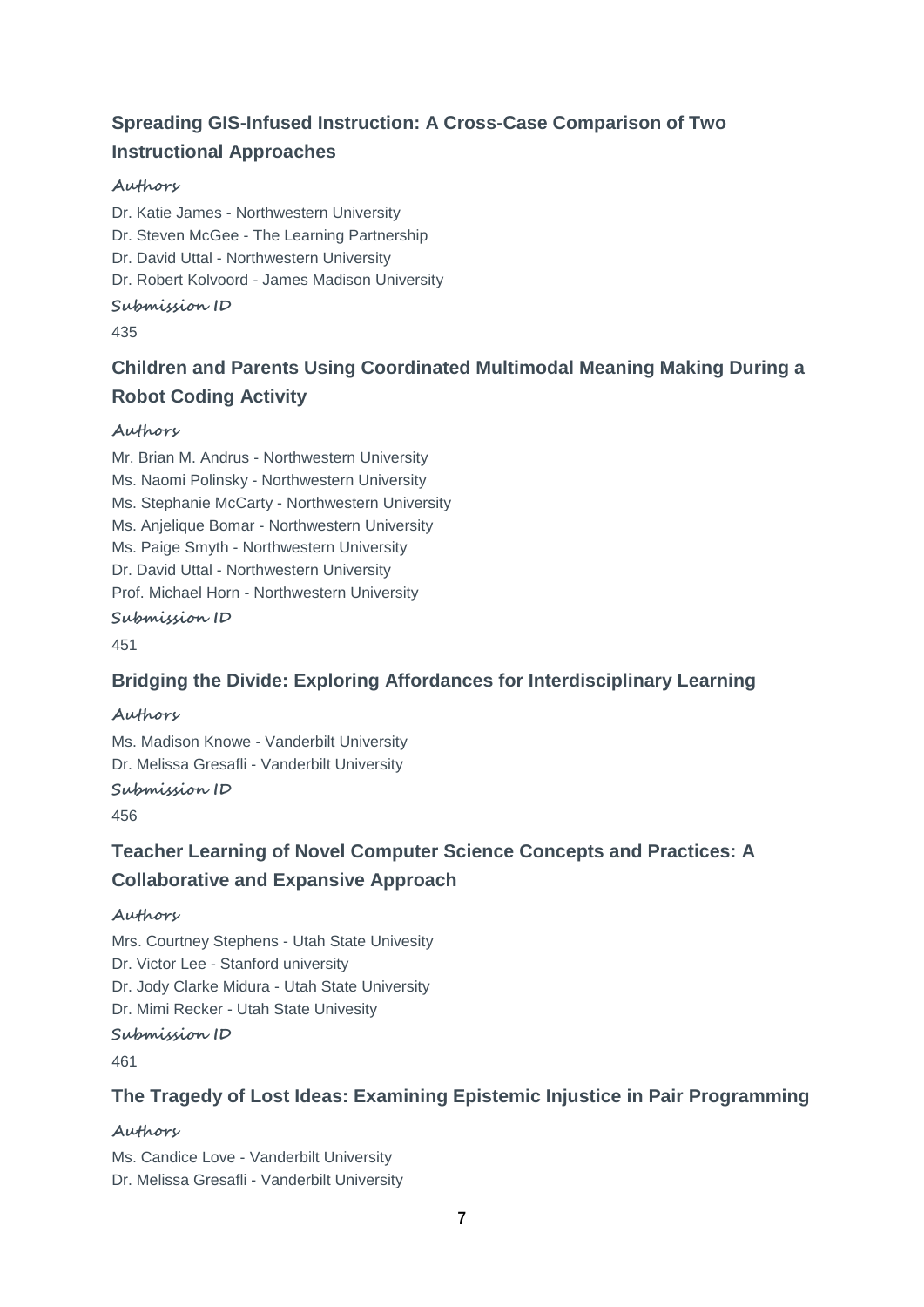Ms. Madison Knowe - Vanderbilt University **Submission ID** 464

### **Aesthetics of Authenticity for Teachers' Data Set Preferences**

### **Authors**

Dr. Victor Lee - Stanford university Ms. Victoria Delaney - Stanford university **Submission ID**

473

# **"That Was Mindblowing": How Reading with a Social Robot Enhances Science Learning Experiences**

### **Authors**

Dr. Joseph Michaelis - University of Illinois at Chicago Dr. Bilge Mutlu - University of Wisconsin - Madison

**Submission ID**

476

### **Distributed Argumentation for Politicization in an Activist Campaign**

**Authors**

Dr. Joe Curnow - University of Manitoba **Submission ID** 484

# **Adapting a Choice-based STEAM Learning Program to Remote Learning: Barriers, Competing Priorities, and Design Considerations**

**Authors**

Dr. Kay Ramey - Northwestern University Prof. Reed Stevens - Northwestern University **Submission ID**

486

### **Students' Conceptualizations of the Role of Evidence in Modeling**

### **Authors**

Ms. Na'ama Av-Shalom - Rutgers University Prof. Ravit Duncan - Rutgers University Dr. Clark Chinn - Rutgers University New Brunswick

**Submission ID**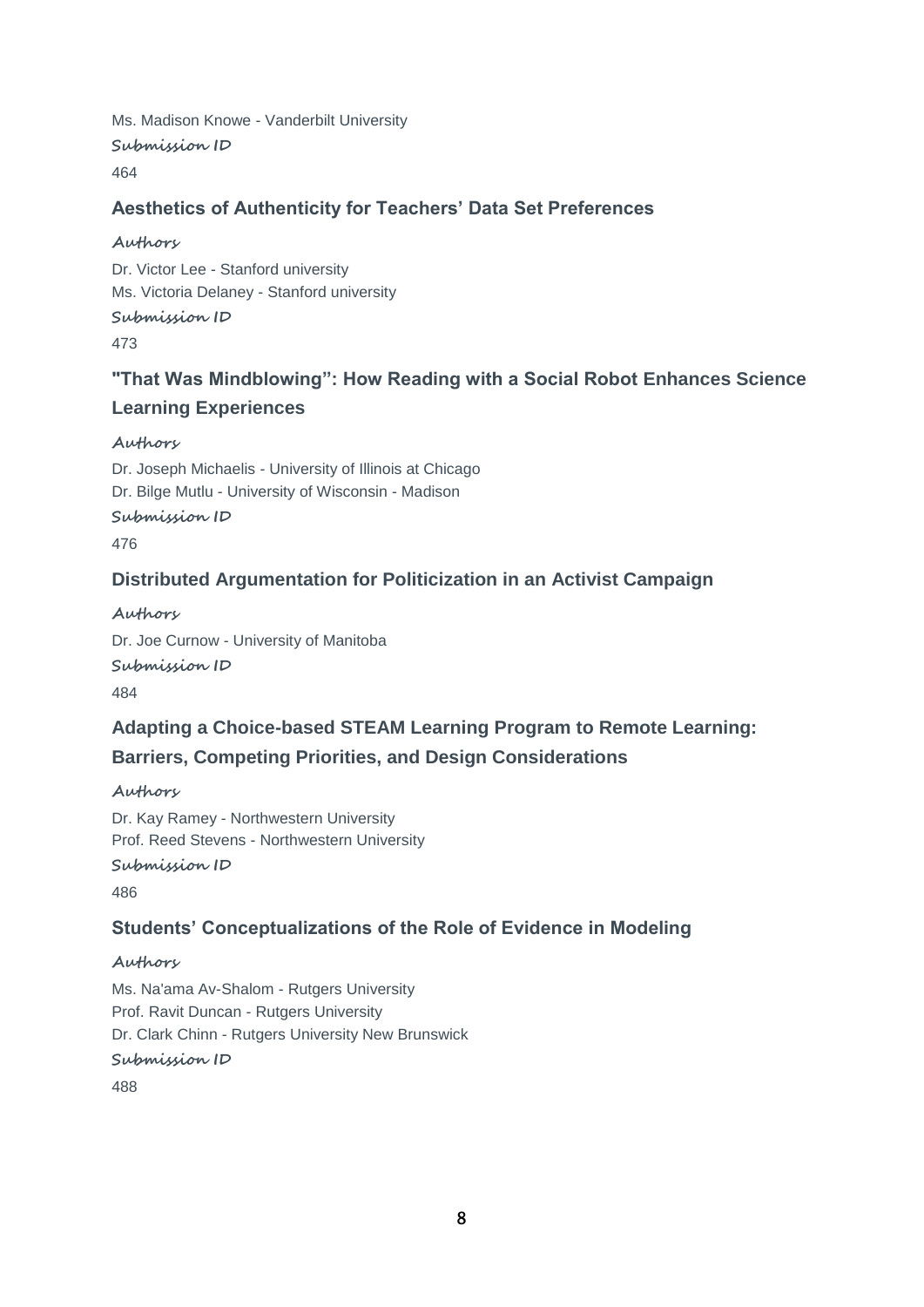# **Mathematical Physical Research: Mathematical agency in the practices of professional dancers**

### **Authors**

Ms. Lauren Vogelstein - Vanderbilt University **Submission ID** 491

# **A New Mixed-methods Study of Learning-at-disturbance in Experienced Designers**

### **Authors**

Ms. Xiao Ge - Stanford university Prof. Larry Leifer - Stanford university Prof. Linlin Shui - Communication University of China **Submission ID**

510

# **Scaffolds to Advance Revision in Science: Meta-Cognitive Knowledge About Revision Versus Generating Content Understanding**

### **Authors**

Ms. Katrina Bennett - Ludwig-Maxmilians-Universität München Ms. Keke Kaikhosroshvili - Ludwig-Maxmilians-Universität München Dr. Peter Edelsbrunner - ETH Zürich Dr. Sarah Bichler - University of California, Berkeley

### **Submission ID**

512

# **Pedagogical Communication Language in Video Lectures: Empirical Findings from Algebra Nation**

### **Authors**

Dr. Jinnie Shin - University of Florida Dr. Renu Balyan - SUNY old Westbury Dr. Michelle Banawan - Arizona State University Prof. Walter L. Leite - University of Florida Prof. Danielle S. McNamara - Arizona State University **Submission ID**

517

# **Coherence across conceptual and computational representations of students' scientific models**

### **Authors**

Ms. Nicole Hutchins - Vanderbilt University Dr. Satabdi Basu - SRI International Dr. Kevin McElhaney - Digital Promise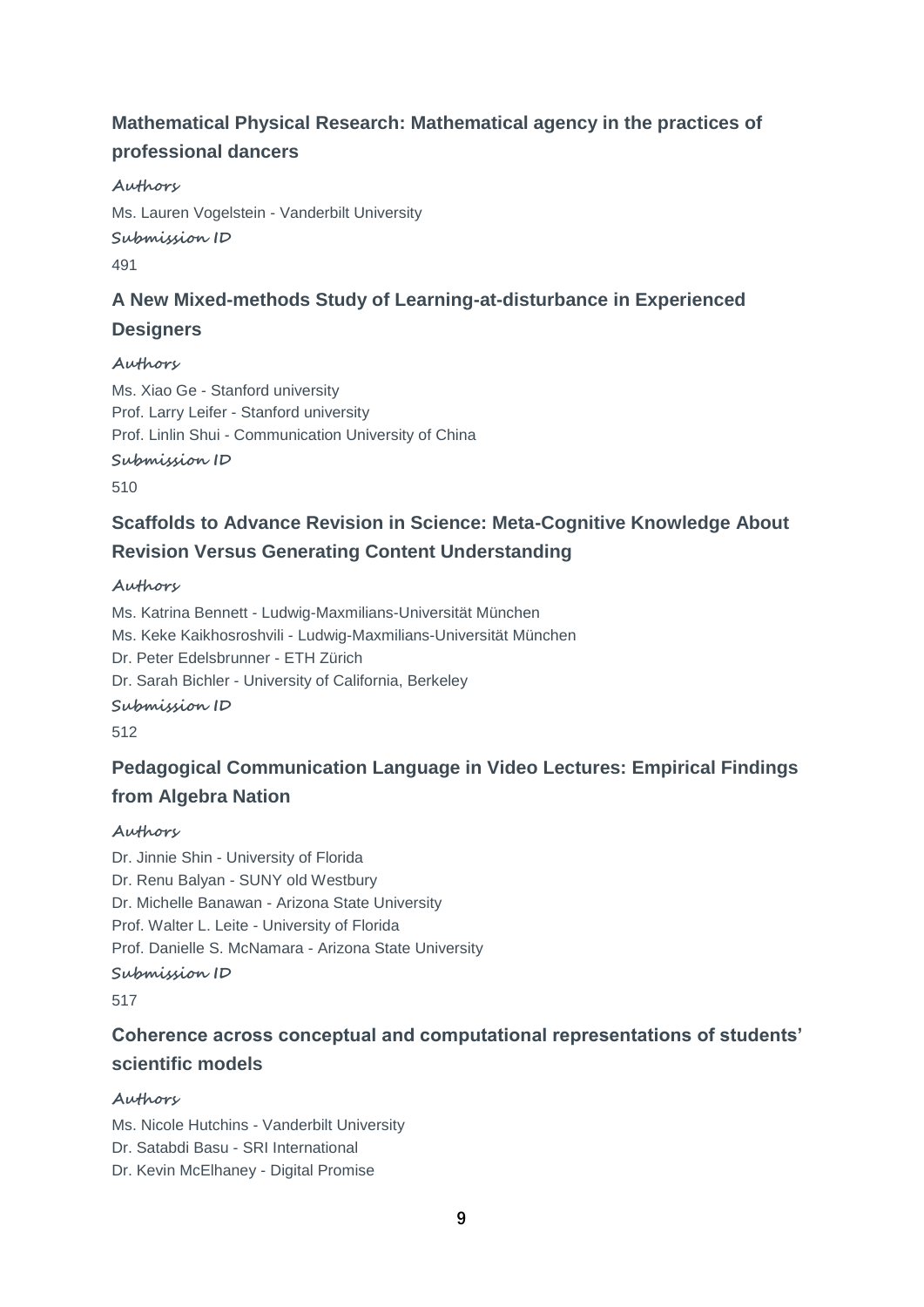Dr. Jennifer Chiu - University of Virginia Dr. Sarah Fick - Washington State University Dr. Ningyu Zhang - Vanderbilt University Dr. Gautam Biswas - Vanderbilt University **Submission ID**

537

# **New views, new roles: How parents supported learning during the transition to remote learning**

### **Authors**

Dr. Brigid Barron - Stanford university Ms. Caitlin K. Martin - Stanford university Ms. Veronica Lin - Stanford university Ms. Cindy K. Lam - Stanford university Ms. Rose K. Pozos - Stanford university Ms. Judy Nguyen - Stanford university Ms. Susie Garcia - Stanford university Ms. Zohar Levy - Stanford university **Submission ID**

548

# **Challenges in Interpreting Student Responses for Three-Dimensional Classroom Assessment**

**Authors**

Ms. Clarissa Deverel-Rico - University of Colorado, Boulder Dr. Erin Furtak - University of Colorado Boulder **Submission ID**

561

# **Which Motivational Factors Predict Pre-Service Teachers' Evidence-Informed Reasoning When Being Confronted With Teaching Problems?**

#### **Authors**

Dr. Martin Greisel - University of Augsburg Ms. Christina Wekerle - University of Augsburg Ms. Theresa Wilkes - Saarland University Prof. Robin Stark - Saarland University Prof. Ingo Kollar - University of Augsburg

**Submission ID**

563

# **Growing Mindsets: Debugging by Design to Promote Students' Growth Mindset Practices in Computer Science Class**

**Authors**

Mr. Luis Morales-Navarro - University of Pennsylvania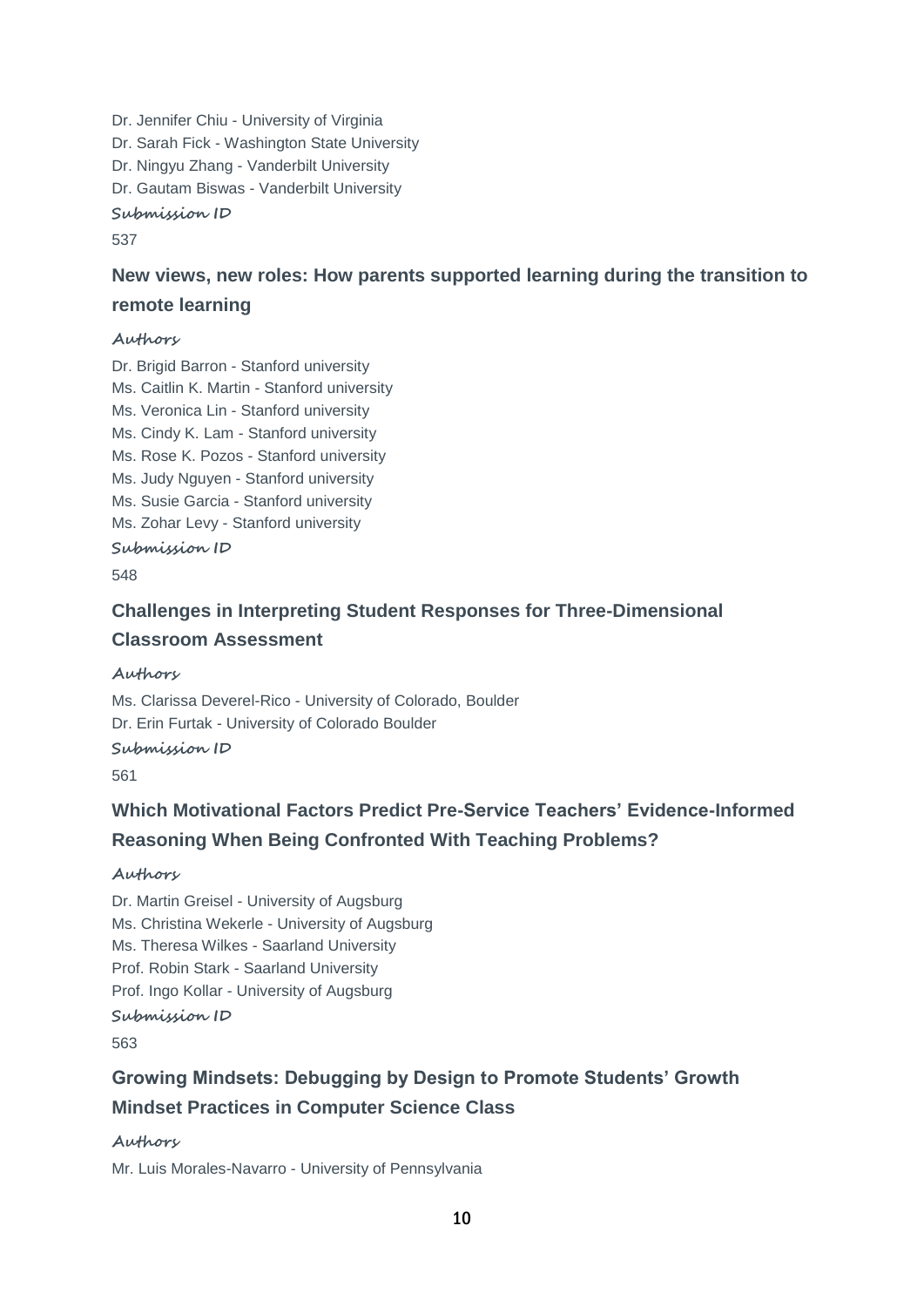Dr. Deborah Fields - Utah State Univesity Dr. Yasmin Kafai - University of Pennsylvania **Submission ID** 564

# **Developing Progressive Knowledge Building through Idea-Friend Maps and Opportunistic Collaboration**

### **Authors**

Ms. Xueqi Feng - The University of Hong Kong Dr. Jan van Aalst - The University of Hong Kong Prof. Carol Chan - The University of Hong Kong Dr. Yuqin Yang - Central China Normal University **Submission ID**

569

### **Playful Discourse Practices in Guided Play Learning Environments**

### **Authors**

Dr. Christine Lee - University of California, Los Angeles Ms. Megan Humburg - Indiana University Dr. Chris Georgen - Boston University Dr. Noel Enyedy - Vanderbilt University Dr. Joshua Danish - Indiana University **Submission ID**

570

### **Refining Student Thinking through Computational Modeling**

### **Authors**

Dr. Hillary Swanson - UTAH S Prof. Bruce Sherin - Northwestern University Prof. Uri Wilensky - Northwestern University

**Submission ID**

577

# **Computational Thinking through Body and Ego Syntonicity: Young Children's Embodied Sense-Making Using A Programming Toy**

### **Authors**

Dr. X. Christine Wang - State University of New York at Buffalo Dr. Virginia J. Flood - State University of New York at Buffalo Ms. Alice Cady - State University of New York at Buffalo

**Submission ID**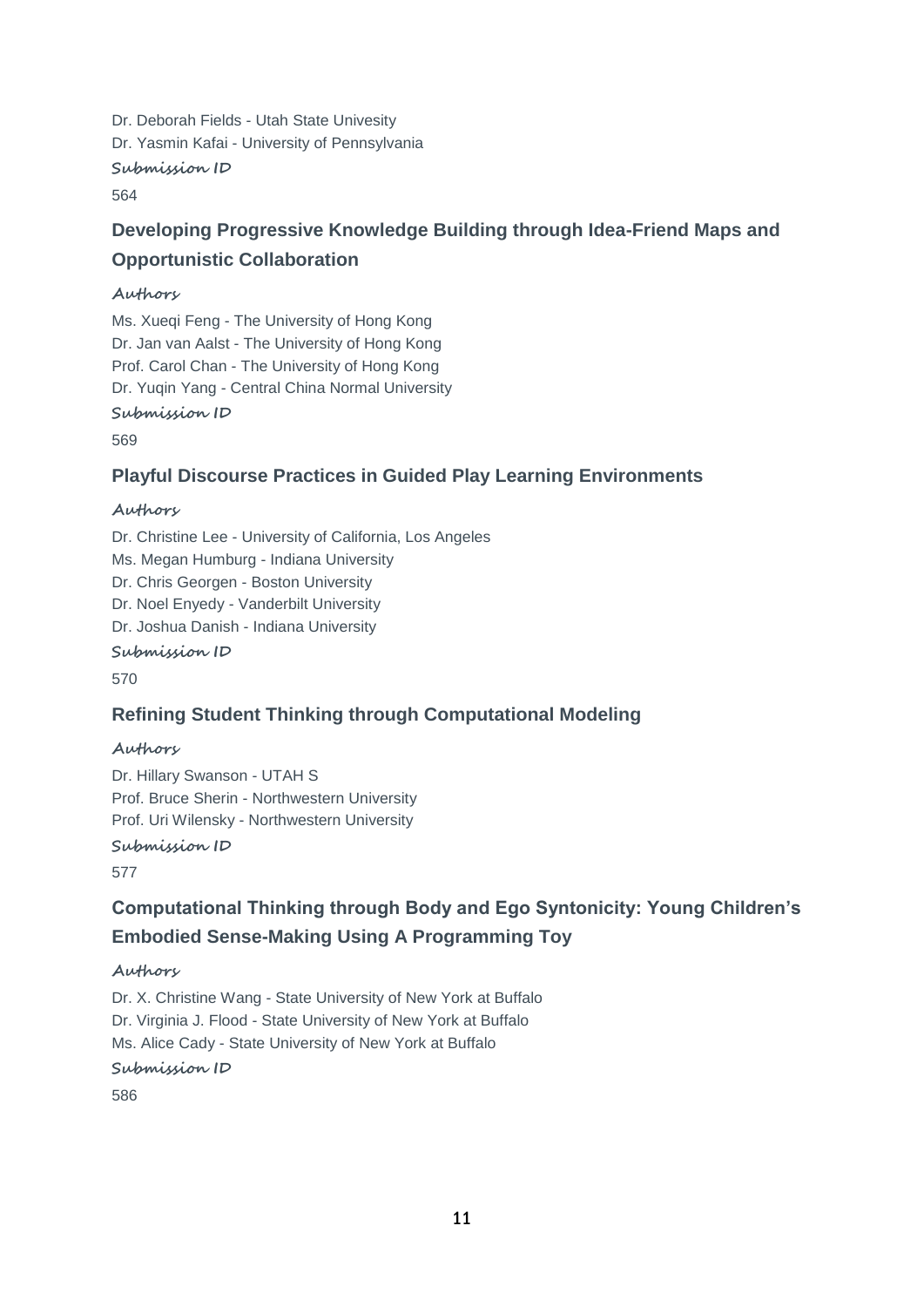# **Model-Based Reasoning with Immersive VR Simulations: Patterns of Use Grounded in Time and 3D Space**

### **Authors**

Dr. Michelle Lui - University of Toronto Mississauga Ms. Angela Chong - University of Toronto Dr. Martha Mullally - Carleton University Prof. Rhonda McEwen - University of Toronto Mississauga **Submission ID** 596

# **Designing Simulation Module to Diagnose Misconceptions in Learning Natural Selection**

### **Authors**

Ms. Man Su - Arizona State University Dr. Yohan Cho - Arizona State University Prof. Michelene Chi - Arizona State University Ms. Nicole Boucher - Arizona State University Mr. Brandon Vanbibber - University High School **Submission ID**

604

### **Interlocking Models as Sites of Modeling Practice and Conceptual Innovation**

### **Authors**

Dr. Chris Georgen - Bos Dr. Eve Manz - Boston University **Submission ID** 615

# **Teacher Learning From Implementing an Instructional Design for Literary Argumentation**

### **Authors**

Dr. Allison Hall - University of Illinois at Chicago Dr. Susan Goldman - University of Illinois at Chicago **Submission ID**

622

# **Noticing, Understanding, and Encouraging Positive Engagement with Collaborative History Learning**

### **Authors**

Ms. Megan Humburg - Indiana University Dr. Kalani Craig - Indiana University Mr. Maksymilian Szostalo - Indiana University Dr. Joshua Danish - Indiana University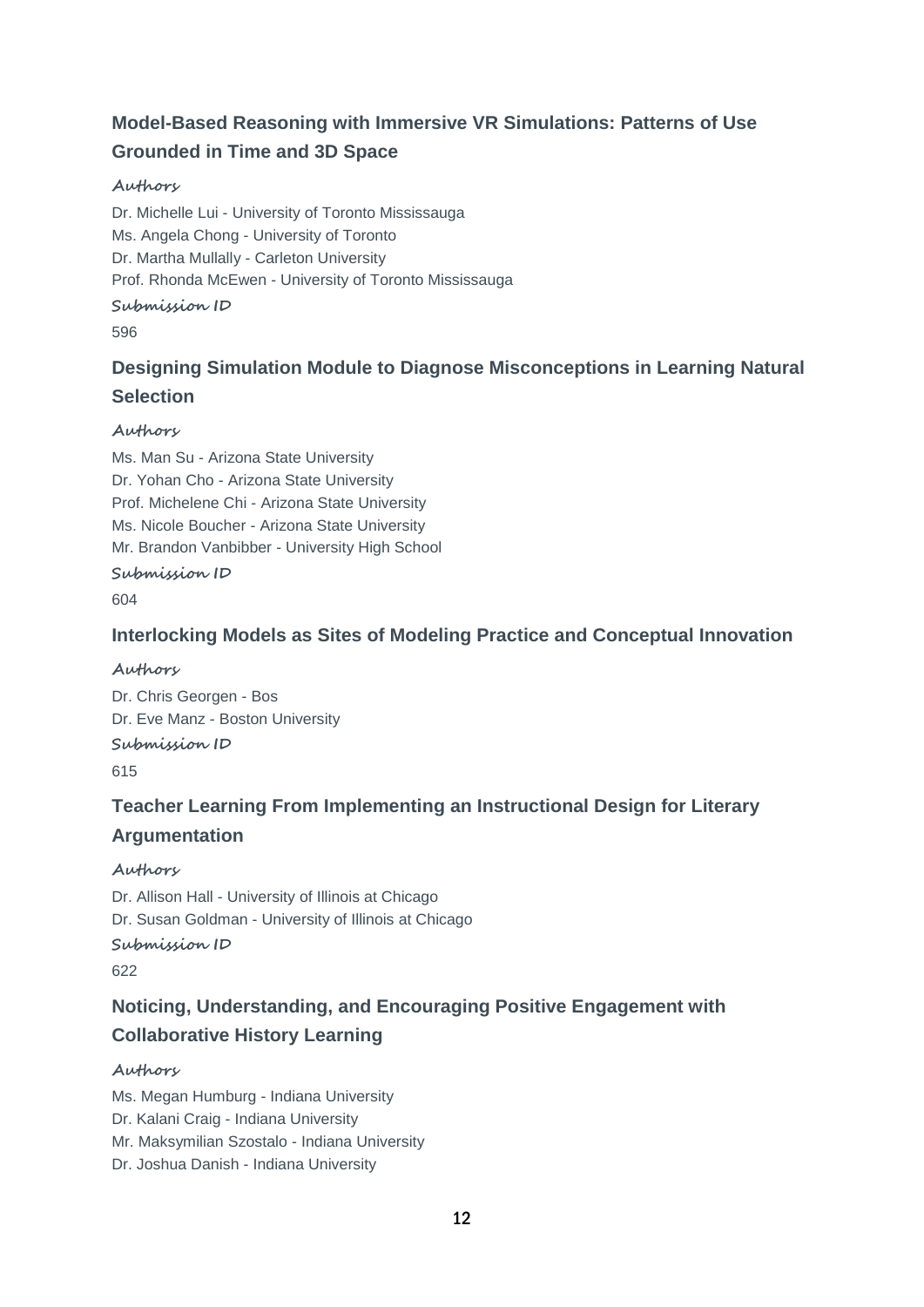Dr. Cindy Hmelo-Silver - Indiana University Dr. Ann McCranie - Indiana University **Submission ID** 629

# **"Making it Culturally Relevant": A Visual Learning Analytics System Supporting Teachers to Reflect on Classroom Equity**

### **Authors**

Mr. Ali Raza - University of Colorado Boulder Dr. William Penuel - University of Colorado Boulder Dr. Anna Allen - University of Colorado Boulder Dr. Tamara Sumner - University of Colorado At Boulder Dr. Jennifer Jacobs - University of Colorado At Boulder **Submission ID**

642

### **Creative transfer and domain-specific knowledge: The effect of prior exposure**

### **Authors**

Mr. Jun Song Huang - National Institute of Education, Nanyang Technological University Ms. Simone Ann D souza - National Institute of Education, Nanyang Technological University **Submission ID**

647

# **Empowering students to be data literate: The design and implementation of a learning environment to foster critical data literacy**

### **Authors**

Mrs. ANDRIA AGESILAOU - Cyprus University Of Technology Dr. Eleni A. Kyza - Cyprus University Of Technology **Submission ID** 648

# **Curricular Reorganization in the Third Space: A Case of Consequential Reasoning around Data**

### **Authors**

Ms. Lisette Lopez - University of California, Berkeley Ms. Collette Roberto - University of California, Berkeley Mr. Edward Rivero - University of California, Berkeley Prof. Michelle Wilkerson - University of California, Berkeley Mr. Michael Bakal - University of California, Berkeley Dr. Kris Gutiérrez - University of California, Berkeley

**Submission ID**